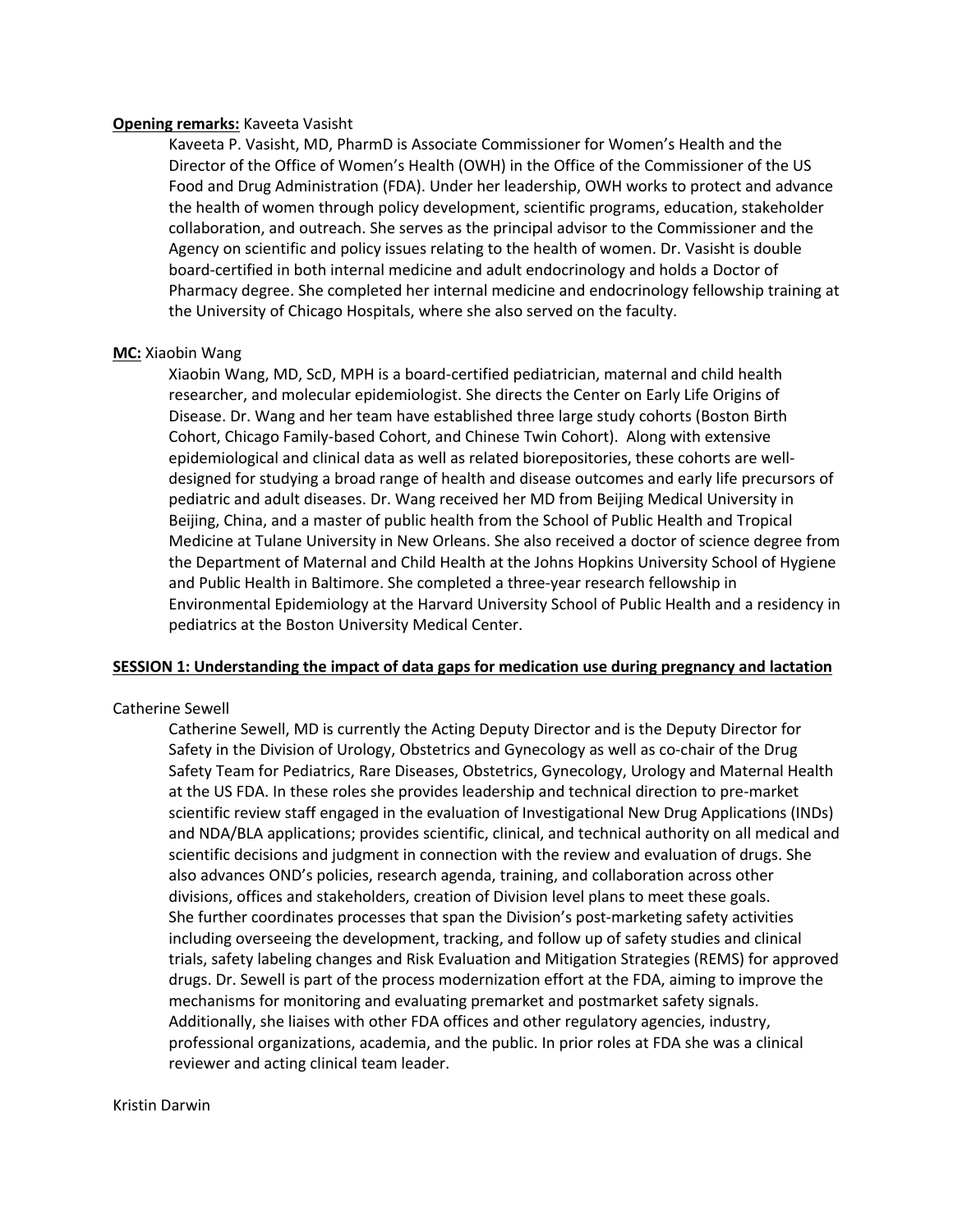Kristin Darwin, MD is a Maternal-Fetal Medicine Clinical Fellow at Johns Hopkins University. After receiving her undergraduate degree from Yale University, she attended Johns Hopkins for medical school and for OB/GYN residency. She will be giving a patient perspective during this panel, and is a mom to a spirited 18 month-old named Camille.

#### Irina Burd

Irina Burd, MD, PhD is a professor in the Johns Hopkins Medicine Department of Gynecology and Obstetrics. She holds a joint appointment in the Department of Neurology, where she also serves as professor. Her areas of clinical expertise include high-risk pregnancy conditions and fetal brain development. Dr. Burd was recruited to Johns Hopkins Medicine to spearhead the development of the field of fetal neurology. She is the founder and director of the Integrated Research Center for Fetal Medicine at the Johns Hopkins University School of Medicine and is the Director of the Fetal Neurosonology Program. Dr. Burd earned her undergraduate degree from Rutgers University. She completed the combined M.D./Ph.D. program at Rutgers University-Robert Wood Johnson Medical School. She completed her residency in obstetrics and gynecology at Thomas Jefferson University Hospital and performed a fellowship in maternalfetal medicine at the University of Pennsylvania. Dr. Burd joined the Johns Hopkins faculty in 2011.

## Sara Head

Sara Head, PhD, MPH is the Health Programs Coordinator in the FDA Office of Women's Health. In this role, she develops and assists OWH funding and research activities to protect and advance the health of women. Dr. Head received her PhD in Behavioral Science and Health Education from Emory University where she studied gender influences on health as well as sexual and reproductive health in the US and in international contexts. She is an alumna of CDC's Epidemic Intelligence Service and was previously with FDA's Center for Tobacco Products, HRSA's Maternal and Child Health Bureau, and USAID's Demographic and Health Surveys Program.

# Christine Ladd Acosta

Christine Ladd-Acosta, PhD is an Associate Professor and Director of the genetics track in the Department of Epidemiology at the Johns Hopkins Bloomberg School of Public Health, with a joint appointment in Mental Health. She is also Associate Director for Genomics at the Wendy Klag Center for Autism and Developmental Disabilities and Associate Director for Epigenomic Analyses at the Environmental influences on Child Health Outcomes, Data Analysis Center (ECHO-DAC). Dr. Ladd-Acosta is cross-trained in "wet-lab" genomics/epigenomics and "dry lab" genetic epidemiology. Her research focuses on identifying risk factors for adverse health outcomes in pregnant women and children. To carry out this work, she has established productive working relationships with large research teams and collaborators including large USbased epidemiology studies (SEED, BBC, EARLI, ECHO) and international consortia (PGC, PACE, iPSYCH) and leads several funded active projects in this area.

# **SESSION 2: Regulatory Perspective on the Collection and Use of Real-World Data to Evaluate Medications During Pregnancy and Lactation**

Susan Bersoff-Matcha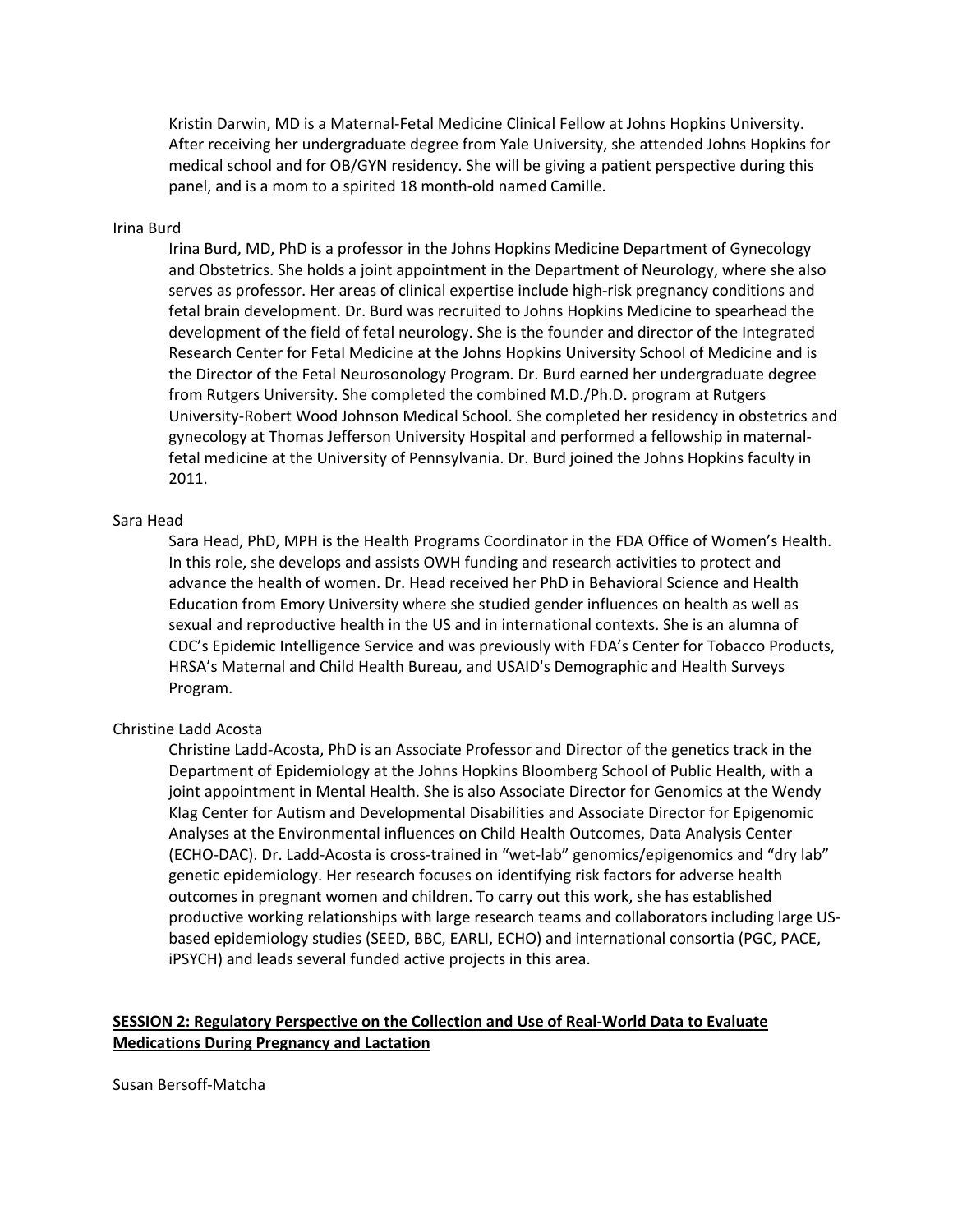Susan Bersoff-Matcha, MD is the Deputy Director in the Office of Women's Health at FDA where she oversees the Office's scientific programs. Since coming to FDA in 2016, Dr. Matcha has worked in the Office of Medical Policy, and Office of Surveillance and Epidemiology. She has a longstanding interest on women's health and has published several peer-reviewed articles on this topic. Dr. Matcha attended Georgetown University School of Medicine, completed her internship and residency training at Emory University, and subspecialty fellowship training at Washington University School of Medicine, Division of Infectious Diseases in St. Louis, Missouri. Dr. Matcha is board certified in both Internal Medicine and Infectious Diseases.

### Kenneth Quinto

LCDR Quinto is the Senior Medical Advisor in the Real World Evidence Analytics Staff in the Office of Medical Policy at FDA's Center for Drug Evaluation and Research. He oversees demonstration projects intended to support the agency's evaluation of real world evidence, evaluates real world evidence use cases, and contributes to medical policy development mandated by the 21st Century Cures Act. LCDR Quinto has held various positions at different US Department of Health and Human Services' agencies including as a medical officer at FDA's Office of Pediatric Therapeutics, a medical officer/claims analyst at the Centers for Medicare and Medicaid Services, an Epidemic Intelligence Service Officer at the Centers for Disease Control and Prevention's National Center for Health Statistics while providing medical expertise in epidemiology, pediatrics, allergy and immunology, and analytical support. In 2012, LCDR Quinto was commissioned in the US Public Health Service and holds the rank of lieutenant commander. He completed his allergy and immunology fellowship and pediatric residency at the University of California, San Diego, earned his MD from the University of California, San Francisco, his MPH from University of California, Berkeley and his BS from the University of California, Los Angeles.

## Leyla Sahin

Leyla Sahin, MD is an obstetrician-gynecologist who joined the FDA's Division of Pediatrics and Maternal Health (DPMH) in the Office of New Drugs, Center for Drug Evaluation and Research in 2008 following clinical practice for twelve years. She is currently serving as Acting Deputy Director for Safety, Maternal Health, for DPMH, and over the years has led various maternal health related scientific and regulatory/policy initiatives. She was a working group member on the HHS Task Force for Research Specific to Pregnant Women and Lactating Women (PRGLAC). The focus of her work involves advancing FDA's scientific and regulatory policies related to pregnancy and lactation, through all phases of drug development. Her principal area of interest is promoting the public health of pregnant and breastfeeding individuals through improved data collection.

# Kira Leishear

Kira Leishear, PhD, MS serves as a Team Leader since 2017 in CDER's Office of Surveillance and Epidemiology, Office of Pharmacovigilance and Epidemiology, Division of Epidemiology I. Dr. Leishear joined the FDA in 2013 and has vast experience in numerous pregnancy safety studies, reviews, guidances, and working groups. Prior to working at the FDA, she worked as a biostatistician at the NIH (NICHD and NLM). Dr. Leishear received a PhD in Epidemiology and an MS in Biostatistics from the University of Pittsburgh.

# Danijela Stojanovic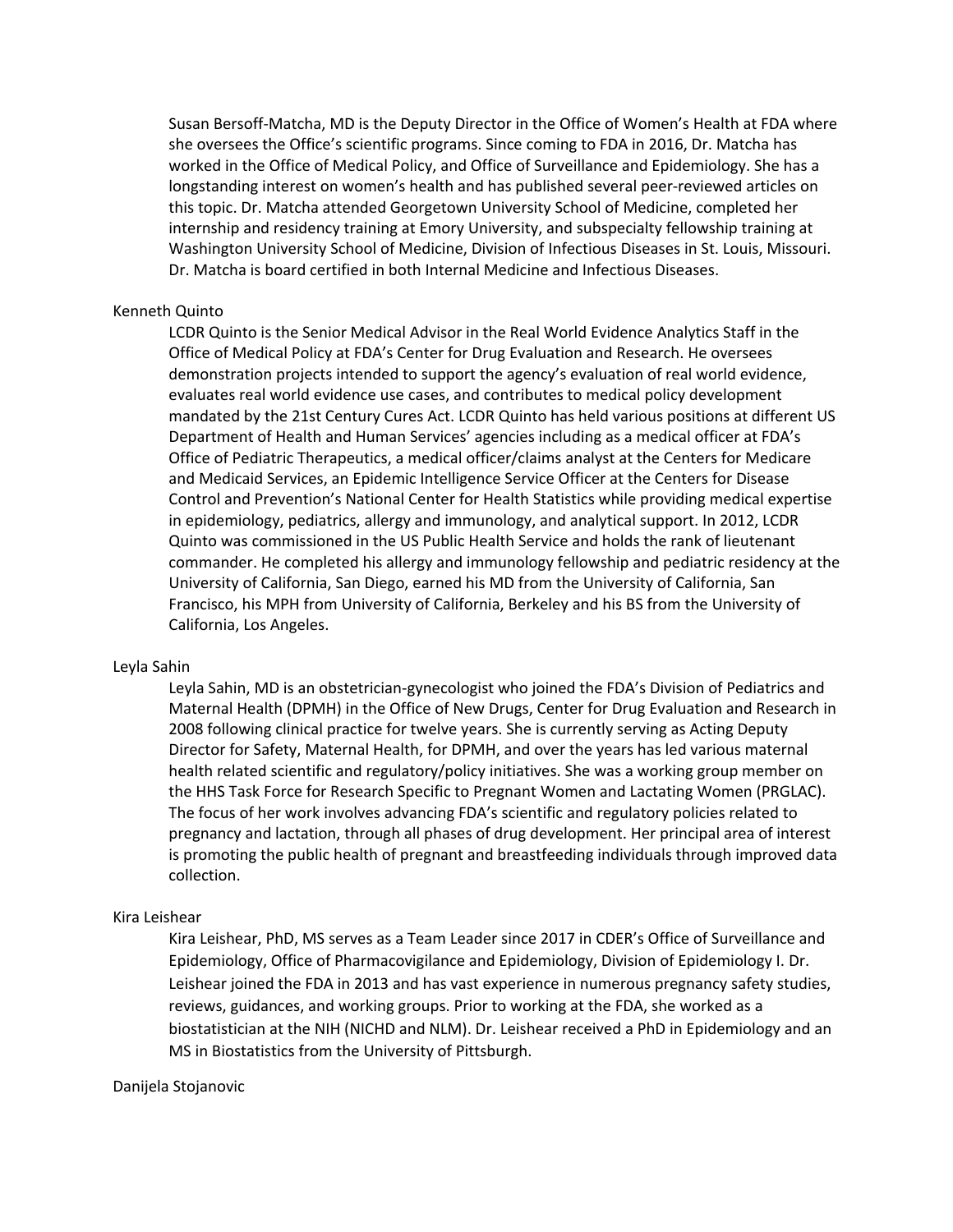Danijela Stojanovic, PharmD, PhD is an epidemiologist on the Sentinel Program in the FDA's Office of Surveillance and Epidemiology. Her interests include maternal and pediatric health, signal identification methods, health disparities, and global health. She received her B.S. in Chemistry and a PharmD from the University of Texas in Austin and a PhD in pharmacoepidemiology from the University of Florida. Dr. Stojanovic is a Lieutenant Commander in the U.S. Public Health Service.

# **SESSION 3: Novel Application of RWD to Evaluate Medication Use in Pregnancy and Lactation**

#### Ahizechukwu (Ahize) Eke

Ahizechukwu C Eke, M.B.B.Ch., M.P.H., is a specialist in maternal-fetal medicine with areas of clinical and research expertise in medical and surgical complications of pregnancy with a focus on prediction and prevention of preterm birth, pharmacokinetics, pharmacodynamics, pharmacoepidemiology, pharmacogenomics, pharmacomicrobiomics, maternal-fetal medicine, multiple pregnancies, obstetric ultrasound and HIV in pregnancy. Dr. Eke earned his undergraduate degree from Federal Government College, Wukari, Taraba State, Nigeria, and his medical degree from the College of Medicine, University of Calabar, Nigeria. He completed two obstetrics and gynecology residencies – at the Nnamdi Azikiwe University Teaching Hospital, Nigeria (2005-2010) and at Michigan State University/Sparrow hospital, which he completed in 2016, and then completed Maternal-Fetal Medicine and Clinical Pharmacology fellowships at the Johns Hopkins University School of Medicine in Baltimore, Maryland in 2019. He earned an MPH from the Harvard University School of Public Health in 2011, and a PhD in Clinical Investigation from the Johns Hopkins University School of Public Health Graduate Training Program in Clinical Investigation (GTPCI) in 2021. He is board certified in obstetrics and gynecology (OBGYN), maternal-fetal medicine (MFM) and Clinical Pharmacology. He joined the Johns Hopkins faculty in 2019.

#### Mili Duggal

Mili Duggal, PhD is a maternal and child health specialist who joined the CURE ID team in 2016. She has a PhD in global maternal and child health from the University of Maryland School of Public Health, and as MPH in global health from Tulane University. Dr. Duggal leads the Pregnancy and Neonatal sub-projects of the program and is excited to see the CURE platform expand to address these issues of substantial public health need. Dr. Duggal also provides critical support to many other aspects of the program.

## Sonia Hernandez-Diaz

Sonia Hernandez-Diaz, MD, DrPH, MPH is Professor of Epidemiology and Director of the Pharmacoepidemiology Program at the Harvard T.H. Chan School of Public Health. Her area of interest is drug safety evaluation from non-randomized data, with a special emphasis on the design, conduct, and analysis of studies in pregnant women and their infants. She has experience developing and applying methods to case-control surveillance, ad hoc cohorts (pregnancy registries), and nested pregnancy cohorts within national and multinational healthcare databases. She is Past-President of both the International Society for Pharmacoepidemiology and the Society for Perinatal and Pediatric Epidemiology Research; and has served as a Special Government Employee for the FDA Drug Safety and Risk Management Advisory Committee, as a member of the NICHD Pregnancy & Neonatology (PN) Study Section, and as member of the Teratogenic Information Services (TERIS) Advisory Board.